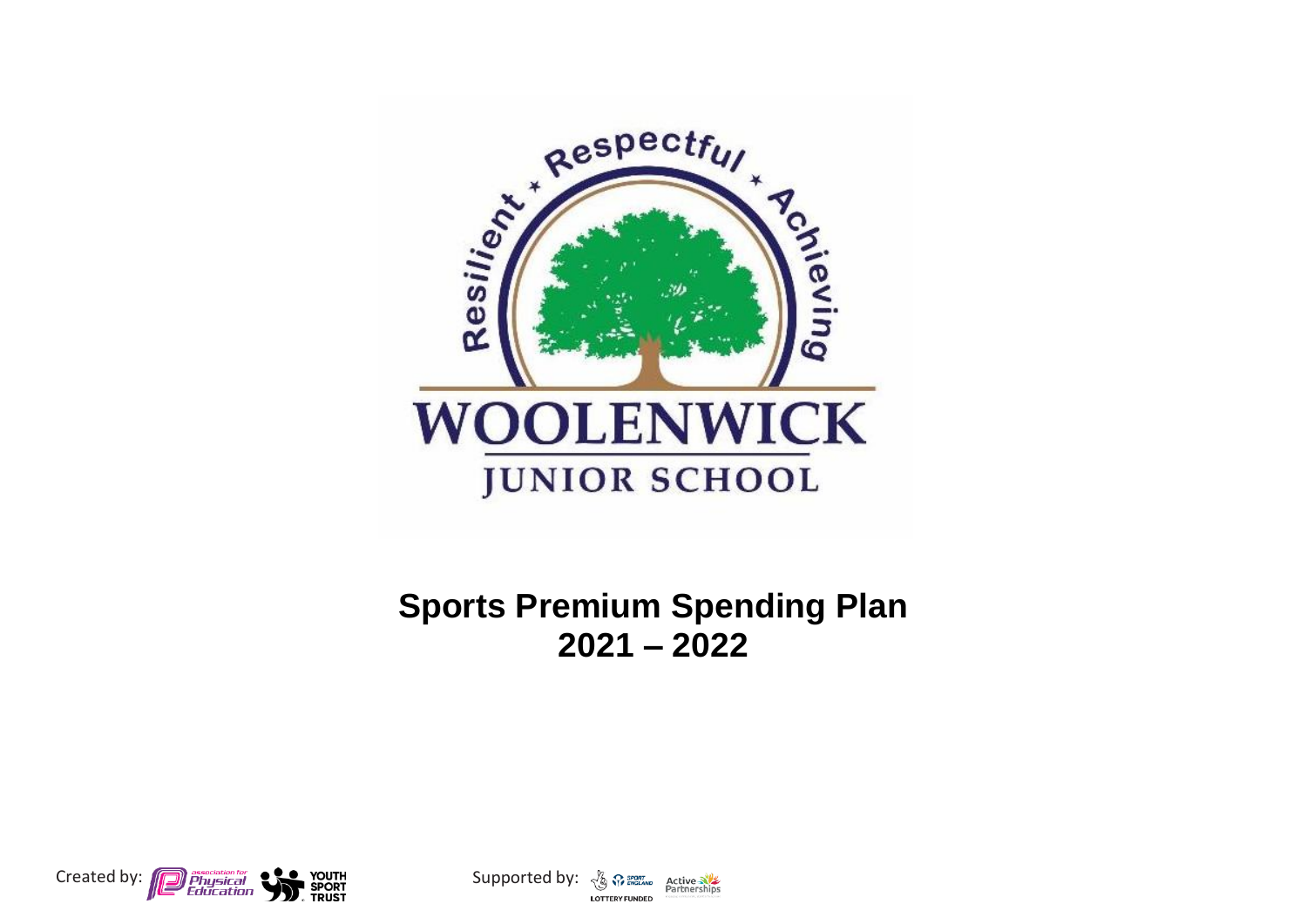Support for review and reflection - considering the 5 key indicators from DfE, what development needs are a priority for your setting and your pupils now and why? Use the space below to reflect on previous spend and key achievements and areas for development.

Please note: Although there has been considerable disruption in 2020 it is important that you publish details on your website of how you spend the funding this is a legal requirement.

| Key achievements to date until July 2021:                                                        | Areas for further improvement and baseline evidence of need:                                                                               |
|--------------------------------------------------------------------------------------------------|--------------------------------------------------------------------------------------------------------------------------------------------|
| New PE scheme of work has led to a better progression of skills through the<br>school.           | Extra-curricular opportunities and targeted clubs for more vulnerable or non-<br>lactive children.                                         |
| CPD offered to all staff through team teaching with an external provider.                        | Swimming provision.                                                                                                                        |
| Staff more confident in teaching PE due to CPD and new SoW.                                      | Opportunities for highly able children.                                                                                                    |
| A broader curriculum is offered, introducing pupils to a wider range of sports.                  | Participation in more competitive sports.                                                                                                  |
| School is now meeting the government suggested amount of PE per week; 2<br>hours per class.      | Physical activity of children throughout the school day, on top of curriculum<br>allocated PE lessons.                                     |
| Extra-curricular sports clubs are now running before school, at lunchtimes,<br>and after school. | Raising the overall profile of PE, school sport, and physical activity across the<br>school, including staff, pupil and parent engagement. |

N.B. In this section you should refer to any adjustments you might have made due to Covid-19 and how these will influence further improvement.

Did you carry forward an underspend from 2019-20 academic year into the current academic year?

YES Delete as applicable

**Total amount carried forward from 2020/2021 £4,935.75**

**+ Total amount for this academic year 2021/2022 £18,260**

**= Total to be spent by 31st July 2022 £23,195.75**



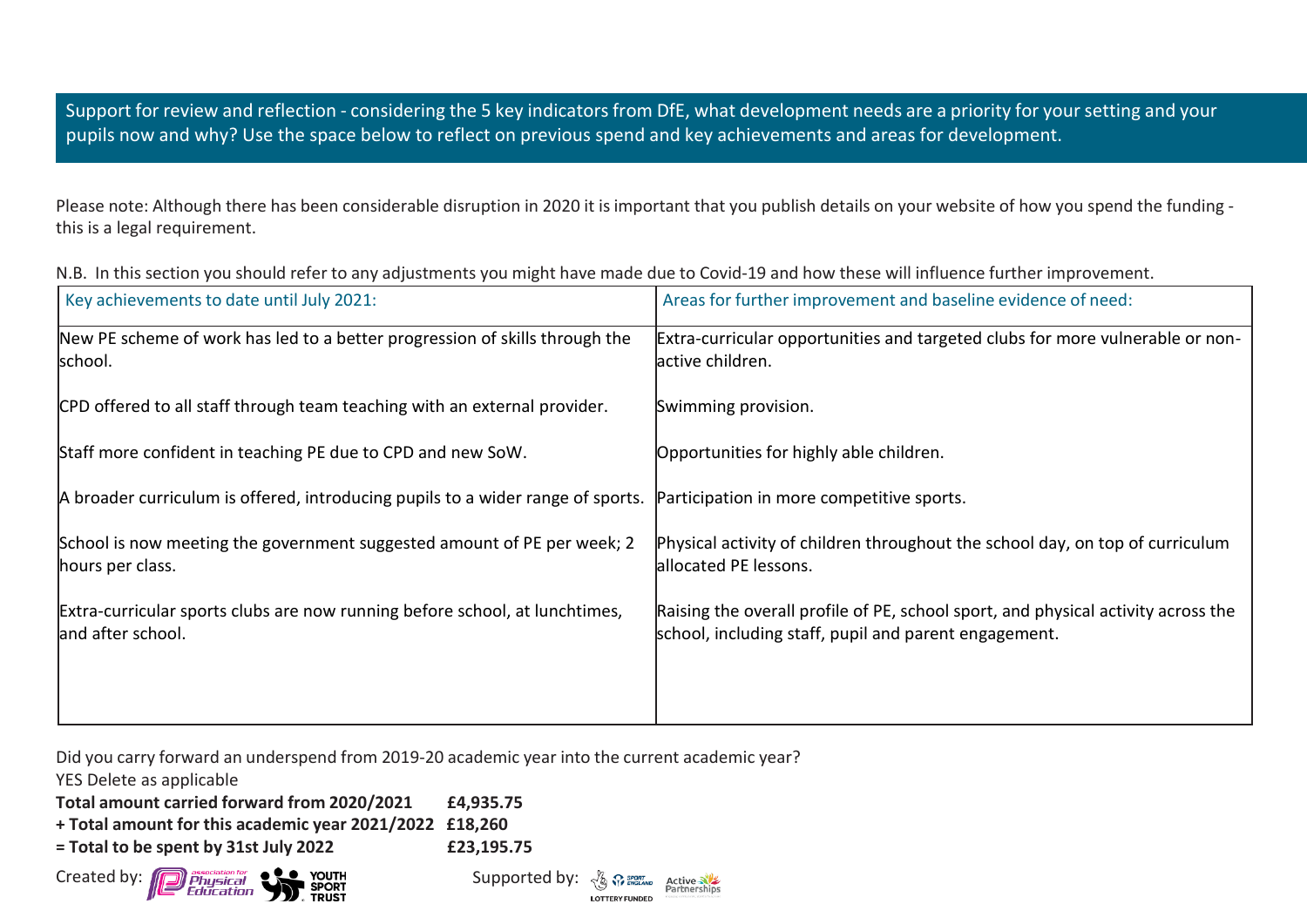| Meeting national curriculum requirements for swimming and water safety.                                                                                                                                                     | ℅             |
|-----------------------------------------------------------------------------------------------------------------------------------------------------------------------------------------------------------------------------|---------------|
| N.B Complete this section to your best ability. For example you might have practised safe self-rescue techniques on                                                                                                         |               |
| dry land which you can transfer to the pool when school swimming restarts.                                                                                                                                                  |               |
| Due to exceptional circumstances priority should be given to ensuring that pupils can perform safe self rescue even<br>if they do not fully meet the first two requirements of the NC programme of study.                   |               |
| What percentage of your current Year 6 cohort swim competently, confidently and proficiently over a distance of at<br>least 25 metres?                                                                                      | %             |
| N.B. Even though your pupils may swim in another year please report on their attainment on leaving primary school                                                                                                           |               |
| at the end of the summer term 2021.                                                                                                                                                                                         |               |
| Please see note above.                                                                                                                                                                                                      |               |
| What percentage of your current Year 6 cohort use a range of strokes effectively [for example, front crawl, backstroke<br>and breaststroke]?                                                                                | $\frac{9}{6}$ |
| Please see note above.                                                                                                                                                                                                      |               |
| What percentage of your current Year 6 cohort perform safe self-rescue in different water-based situations?                                                                                                                 | %             |
|                                                                                                                                                                                                                             |               |
| Schools can choose to use the Primary PE and sport premium to provide additional provision for swimming but this<br>must be for activity over and above the national curriculum requirements. Have you used it in this way? | Yes/No        |



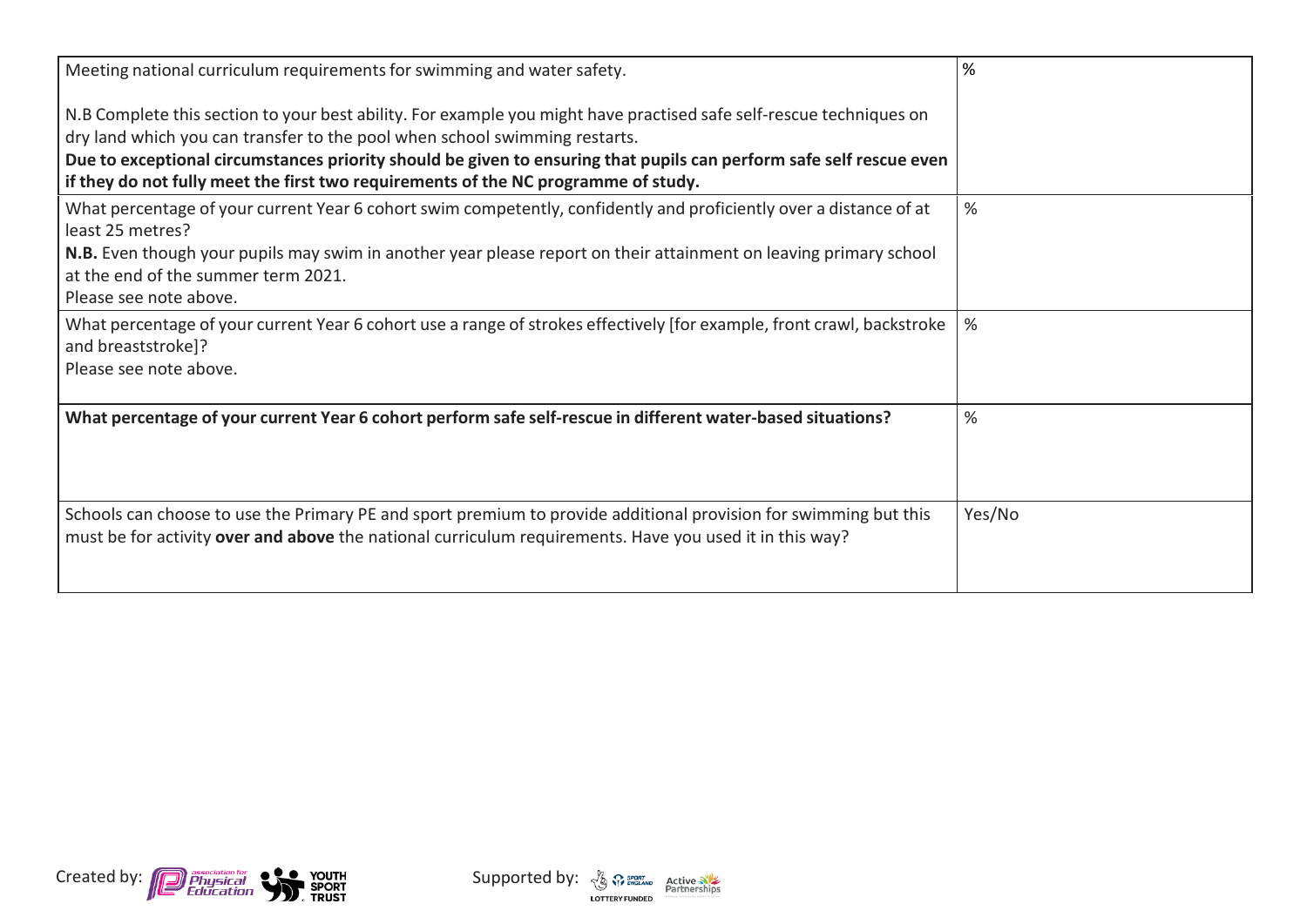## **Action Plan and Budget Tracking**

Capture your intended annual spend against the 5 key indicators. Clarify the success criteria and evidence of impact that you intend to measure to evaluate for pupils today and for the future.

| Academic Year: 2021/22                                                                                                                                                                                                                                                             | Total fund allocated: £                                                                                                                                                                                                                                                                                                                                                                                                                                                                                                                                                                                                                         | <b>Date Updated:</b>      |                                                                                                   |                                             |
|------------------------------------------------------------------------------------------------------------------------------------------------------------------------------------------------------------------------------------------------------------------------------------|-------------------------------------------------------------------------------------------------------------------------------------------------------------------------------------------------------------------------------------------------------------------------------------------------------------------------------------------------------------------------------------------------------------------------------------------------------------------------------------------------------------------------------------------------------------------------------------------------------------------------------------------------|---------------------------|---------------------------------------------------------------------------------------------------|---------------------------------------------|
| Key indicator 1: The engagement of all pupils in regular physical activity - Chief Medical Officers guidelines recommend that<br>primary school pupils undertake at least 30 minutes of physical activity a day in school                                                          |                                                                                                                                                                                                                                                                                                                                                                                                                                                                                                                                                                                                                                                 |                           | Percentage of total allocation:<br>26%                                                            |                                             |
| Intent                                                                                                                                                                                                                                                                             | Implementation<br>Impact                                                                                                                                                                                                                                                                                                                                                                                                                                                                                                                                                                                                                        |                           |                                                                                                   |                                             |
| Your school focus should be clear<br>what you want the pupils to know<br>and be able to do and about<br>what they need to learn and to<br>consolidate through practice:                                                                                                            | Make sure your actions to achieve<br>are linked to your intentions:                                                                                                                                                                                                                                                                                                                                                                                                                                                                                                                                                                             | Funding<br>allocate<br>d: | Evidence of impact: what do<br>pupils now know and what<br>can they now do? What has<br>changed?: | Sustainability and suggested<br>next steps: |
| All children to be physically active in<br>school for at least 30 minutes a day,<br>outside of curriculum Physical<br>Education (PE). Children who are<br>seen to be vulnerable or non-active<br>are to be targeted to encourage them<br>to take up a physically active lifestyle. | Sports Apprentice (SA) and school £6000<br>sports coach to run regular sports<br>and physical activity clubs at<br>lunchtimes.<br>A School Sports Crew (SSC) to be<br>trained to run lunchtime and<br>break time activities for the other<br>children.<br>A wide range of sporting activities<br>to be offered as extra-curricular<br>clubs. These will be run by<br>teachers, SA, school sports coach<br>and external providers.<br>PPG, vulnerable and non-active<br>children to be targeted to attend<br>extra-curricular sports clubs.<br>Encourage physical activity in<br>other subjects, and cross-<br>curricular links to PE and sport. |                           |                                                                                                   |                                             |





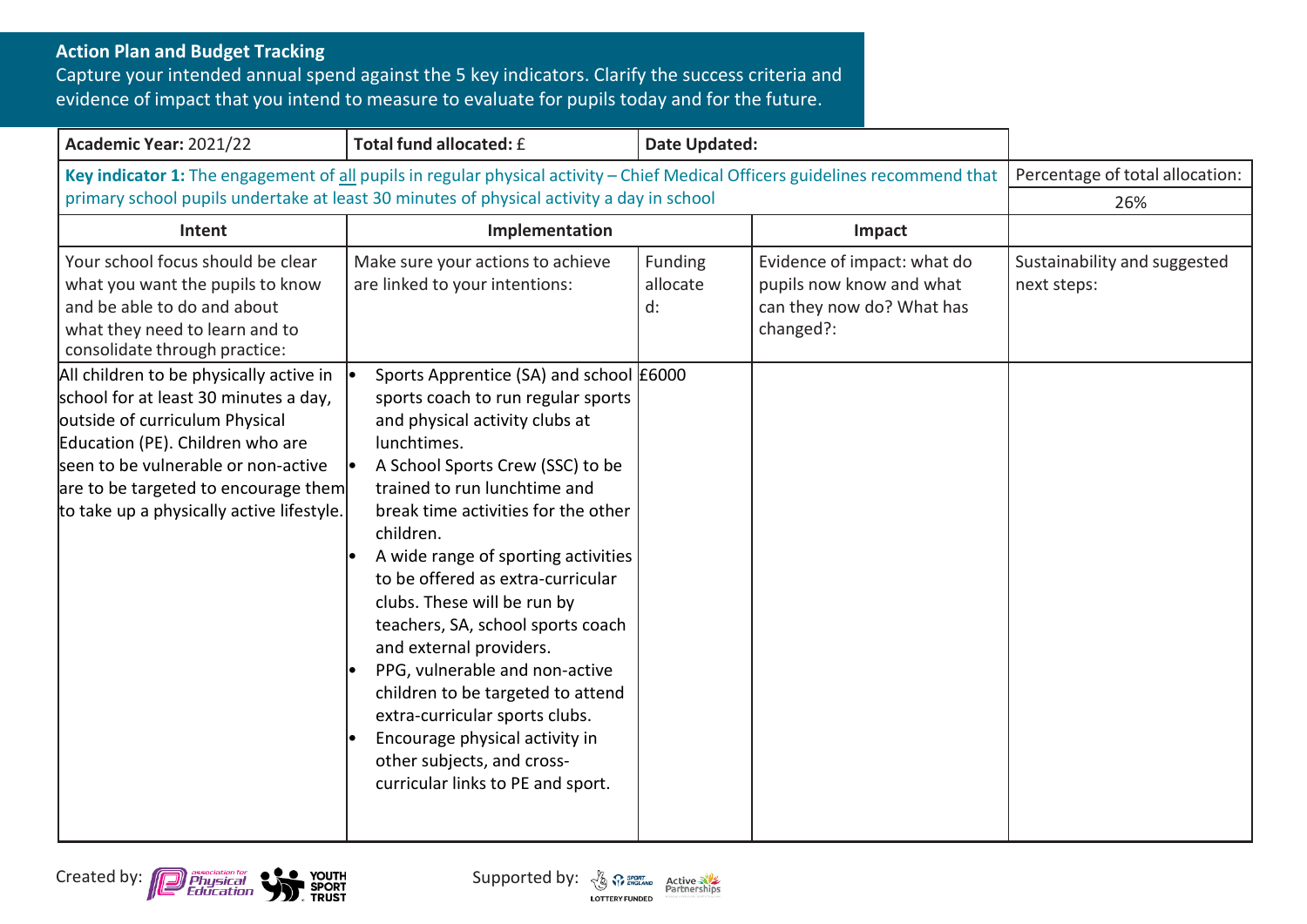| Key indicator 2: The profile of PESSPA being raised across the school as a tool for whole school improvement                                                                                                                                              |                                                                                                                                                                                                                                                                                                                                                                                                                                                                                                                                                                                               | Percentage of total allocation:    |                                                                                                   |                                             |
|-----------------------------------------------------------------------------------------------------------------------------------------------------------------------------------------------------------------------------------------------------------|-----------------------------------------------------------------------------------------------------------------------------------------------------------------------------------------------------------------------------------------------------------------------------------------------------------------------------------------------------------------------------------------------------------------------------------------------------------------------------------------------------------------------------------------------------------------------------------------------|------------------------------------|---------------------------------------------------------------------------------------------------|---------------------------------------------|
|                                                                                                                                                                                                                                                           |                                                                                                                                                                                                                                                                                                                                                                                                                                                                                                                                                                                               | 15%                                |                                                                                                   |                                             |
| Intent                                                                                                                                                                                                                                                    | Implementation                                                                                                                                                                                                                                                                                                                                                                                                                                                                                                                                                                                |                                    | Impact                                                                                            |                                             |
| Your school focus should be clear<br>what you want the pupils to know<br>and be able to do and about<br>what they need to learn and to<br>consolidate through practice:<br>Children and staff to hold a higher                                            | Make sure your actions to achieve<br>are linked to your intentions:<br>Set up and maintain a PE and                                                                                                                                                                                                                                                                                                                                                                                                                                                                                           | Funding<br>allocate<br>d:<br>£3500 | Evidence of impact: what do<br>pupils now know and what<br>can they now do? What has<br>changed?: | Sustainability and suggested<br>next steps: |
| appreciation for PE and school sport.<br>Sporting achievements, both inside<br>and outside of school, to be<br>celebrated. Those children seen as<br>highly able are to be inspired and<br>motivated to continue to pursue their<br>sporting aspirations. | physical activity notice board in a<br>central area of the school, to be<br>maintained by PE lead and SA.<br>Club timetables.<br>Competition calendar.<br>$\blacksquare$<br>Competition reports.<br>$\blacksquare$<br>External club information.<br>$\overline{a}$<br>Outside achievements.<br>Organise inspirational and<br>informative trips for highly able<br>children.<br>Organise guest speakers for<br>assemblies.<br>Sports kit for children and staff to<br>encourage a sense of pride and<br>improve school sports image.<br>Use of social media to promote PE<br>and school sport. |                                    |                                                                                                   |                                             |



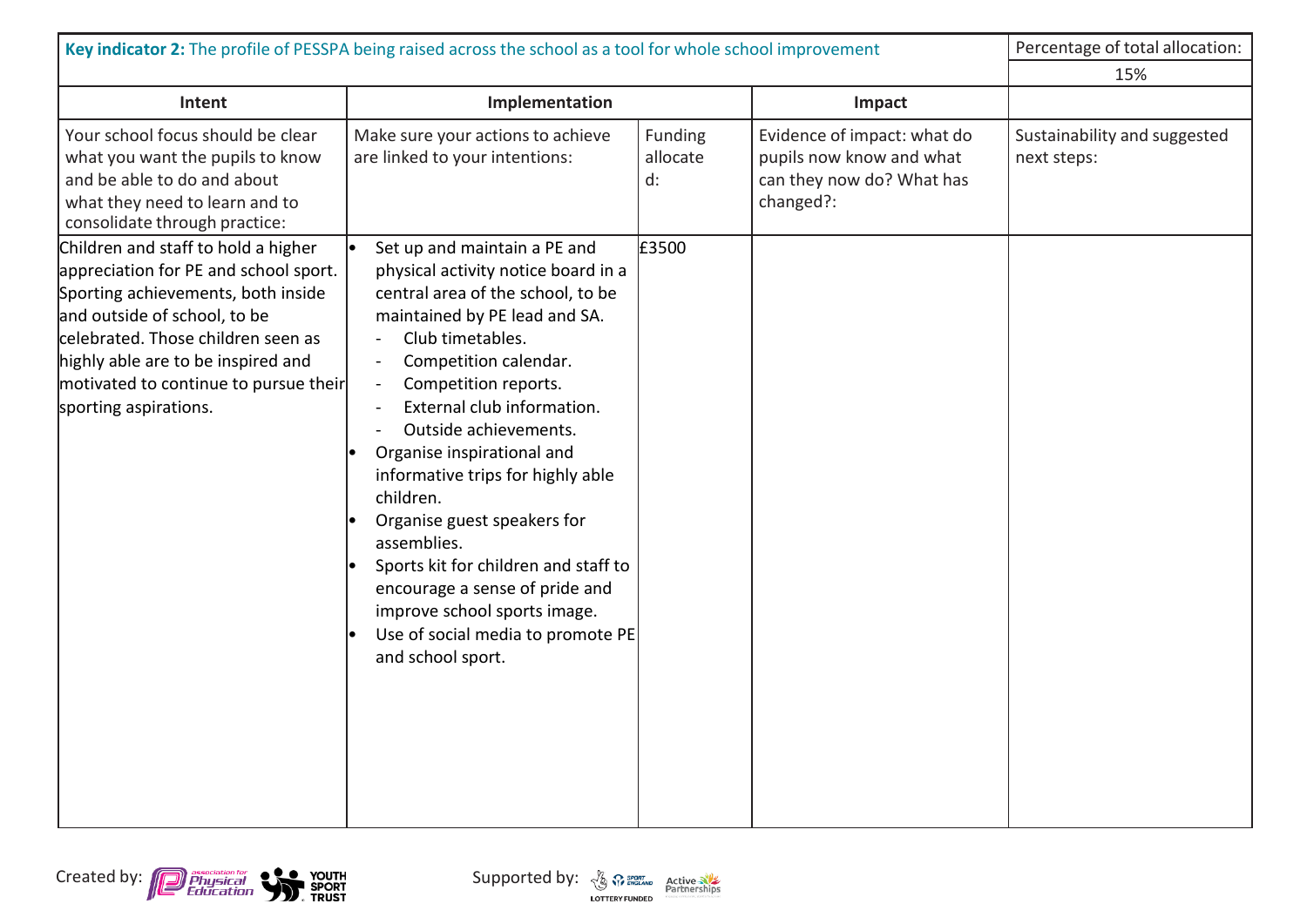|                                                                                                                                                                                                                                                                                                                                                       | Key indicator 3: Increased confidence, knowledge and skills of all staff in teaching PE and sport                                                                                                                                                                                                                                                                                                                                                                |                                |                                                                                                   | Percentage of total allocation:             |
|-------------------------------------------------------------------------------------------------------------------------------------------------------------------------------------------------------------------------------------------------------------------------------------------------------------------------------------------------------|------------------------------------------------------------------------------------------------------------------------------------------------------------------------------------------------------------------------------------------------------------------------------------------------------------------------------------------------------------------------------------------------------------------------------------------------------------------|--------------------------------|---------------------------------------------------------------------------------------------------|---------------------------------------------|
|                                                                                                                                                                                                                                                                                                                                                       |                                                                                                                                                                                                                                                                                                                                                                                                                                                                  |                                |                                                                                                   | 15%                                         |
| Intent                                                                                                                                                                                                                                                                                                                                                | Implementation                                                                                                                                                                                                                                                                                                                                                                                                                                                   |                                | Impact                                                                                            |                                             |
| Your school focus should be clear<br>what you want the pupils to know<br>and be able to do and about<br>what they need to learn and to<br>consolidate through practice:<br>All school staff to feel confident in                                                                                                                                      | Make sure your actions to<br>achieve are linked to your<br>intentions:<br>Questionnaire to all school staff                                                                                                                                                                                                                                                                                                                                                      | Funding<br>allocated:<br>£3500 | Evidence of impact: what do<br>pupils now know and what<br>can they now do? What has<br>changed?: | Sustainability and suggested<br>next steps: |
| their knowledge and teaching of PE,<br>across all areas of the curriculum. Any<br>$\frac{1}{2}$ areas for development for individual $\cdot$<br>staff members or whole school to be<br>addressed through targeted CPD. PE<br>lead, SA and school sports coach to be<br>kept informed of any local/national<br>developments in PE and school sports  . | about their confidence in<br>teaching across all areas of PE.<br>SA to learn alongside teachers<br>and school sports coach.<br>PE lead, SA and school sports<br>coach to attend PE conference in<br>the spring.<br>Use of training and CPD<br>opportunities offered by SSF.<br>Targeted CPD opportunities<br>based on feedback from staff.<br>Complete PE scheme of work<br>which is comprehensive to<br>increase teachers' confidence and<br>subject knowledge. |                                |                                                                                                   |                                             |

Created by: Physical Physical Created by:  $\frac{1}{2}$  Physical Education **Supported by:** Supported by:  $\frac{1}{2}$  Partnerships

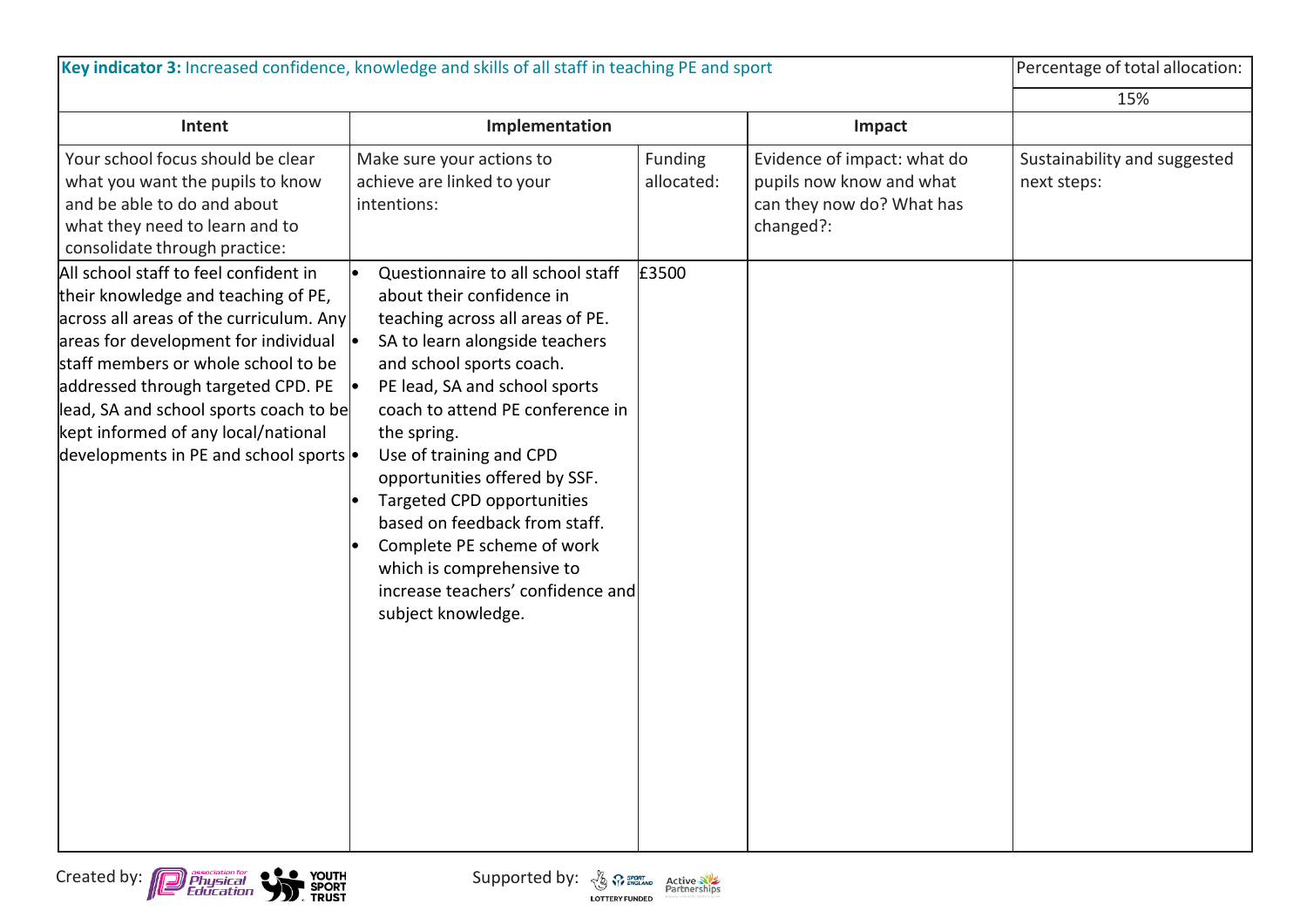|                                                                                                                                                                         | Key indicator 4: Broader experience of a range of sports and activities offered to all pupils                                                                                                                                                                                                                                                                                                                                                                                                                                                                                                                            |                       |                                                                                                   | Percentage of total allocation:<br>17%      |
|-------------------------------------------------------------------------------------------------------------------------------------------------------------------------|--------------------------------------------------------------------------------------------------------------------------------------------------------------------------------------------------------------------------------------------------------------------------------------------------------------------------------------------------------------------------------------------------------------------------------------------------------------------------------------------------------------------------------------------------------------------------------------------------------------------------|-----------------------|---------------------------------------------------------------------------------------------------|---------------------------------------------|
| Intent                                                                                                                                                                  | Implementation                                                                                                                                                                                                                                                                                                                                                                                                                                                                                                                                                                                                           |                       | Impact                                                                                            |                                             |
| Your school focus should be clear<br>what you want the pupils to know<br>and be able to do and about<br>what they need to learn and to<br>consolidate through practice: | Make sure your actions to<br>achieve are linked to your<br>intentions:                                                                                                                                                                                                                                                                                                                                                                                                                                                                                                                                                   | Funding<br>allocated: | Evidence of impact: what do<br>pupils now know and what<br>can they now do? What has<br>changed?: | Sustainability and suggested<br>next steps: |
| Children to have opportunities to try<br>and succeed in a variety of different<br>sports, through PE, school sport, and<br>physical activity.                           | A wide range of sporting activities £4000<br>to be offered as extra-curricular<br>clubs. These will be run by<br>teachers, SA, school sports coach<br>and external providers.<br>The long term plan (LTP) for PE<br>will cover all the key areas for the<br>NC but will also offer a wide<br>range of different sports.<br>Organise experience days for<br>children to engage in different<br>sports.<br>Organise trips for pupils to<br>engage in different sports.<br>Sufficient equipment to offer a<br>wide range of sporting<br>opportunities to all pupils.<br>Participation in SSF events and<br>experience days. |                       |                                                                                                   |                                             |